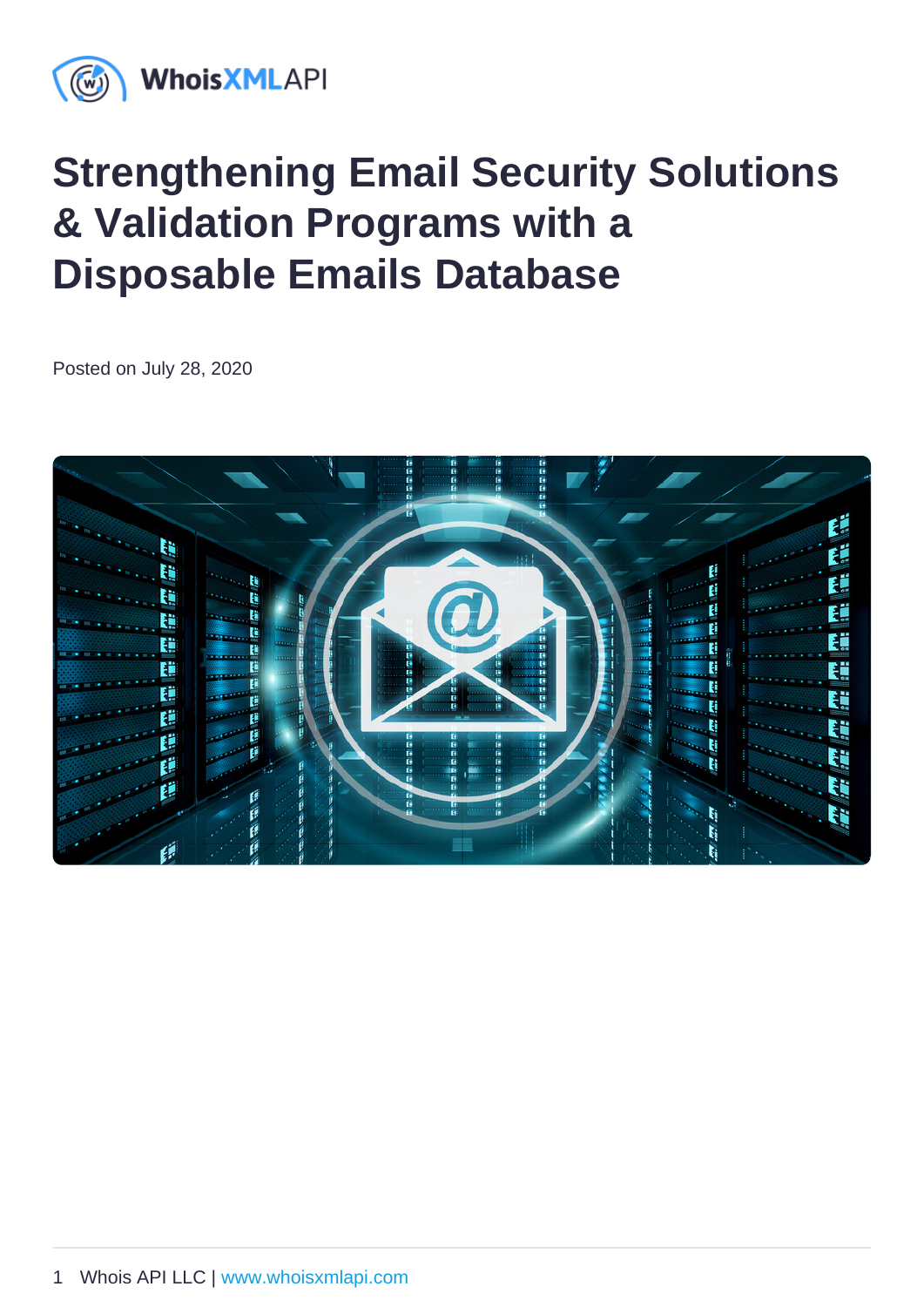Email validation has become a necessity for organizations that aim to protect themselves against cybersecurity threats. The process becomes all the more relevant as [65% of attackers](https://www.phishingbox.com/news/phishing-news/internet-security-threat-report-irst-2019) use phishing as a primary infection vector. That's not a surprise, since attackers have long been weaponizing emails to serve as entry points for cyberattacks.

The ease with which threat actors can create disposable email addresses also contributes to the threat. In less than a minute, they can create a temporary email address with tons of providers, which they then use to send malware-laden and phishing messages to target victims. For this reason, a [disposable email domain database](https://emailverification.whoisxmlapi.com/disposable-email-domains) can make email security vendors and email validation programs in general more robust and comprehensive. Let us elaborate on that.

## 2 Ways Email Solutions and Email Validation Program Can Benefit from the Integration of a Disposable Email Database

In a sense, temporary or disposable email services may serve as "privacy tools." By using these services, people can avoid receiving spam emails on their real addresses. But fraudsters and other cybercriminals have also begun using temporary email addresses to execute attacks while keeping their identity hidden. Disposable email addresses have thus become akin to virtual private networks (VPNs) and proxy servers, which initially served a good cause.

Since threat actors have found a way to weaponize them, it's usually best to filter disposable email addresses just as organizations block proxy users. By doing so, you weed out users who may have ill intentions or may not be interested in receiving follow-up brand communications. Sure, you may also sift out legitimate people who use disposable email addresses, but the danger of innocent employees falling for phishing emails far outweighs this.

#### 1. Avoid Phishing by Blocking Disposable Email Addresses

In recent years, cybersecurity experts have seen a spike in attacks that use [shared file services](https://www.vadesecure.com/en/office-365-phishing-attacks-how-hackers-get-access-to-your-business/) such as Office 365, OneDrive, and SharePoint. Employees would receive an email notification about their OneDrive account, for instance. Such emails could range from password expiry warnings to shared file notifications or voicemail alerts. Once the user clicks on the link embedded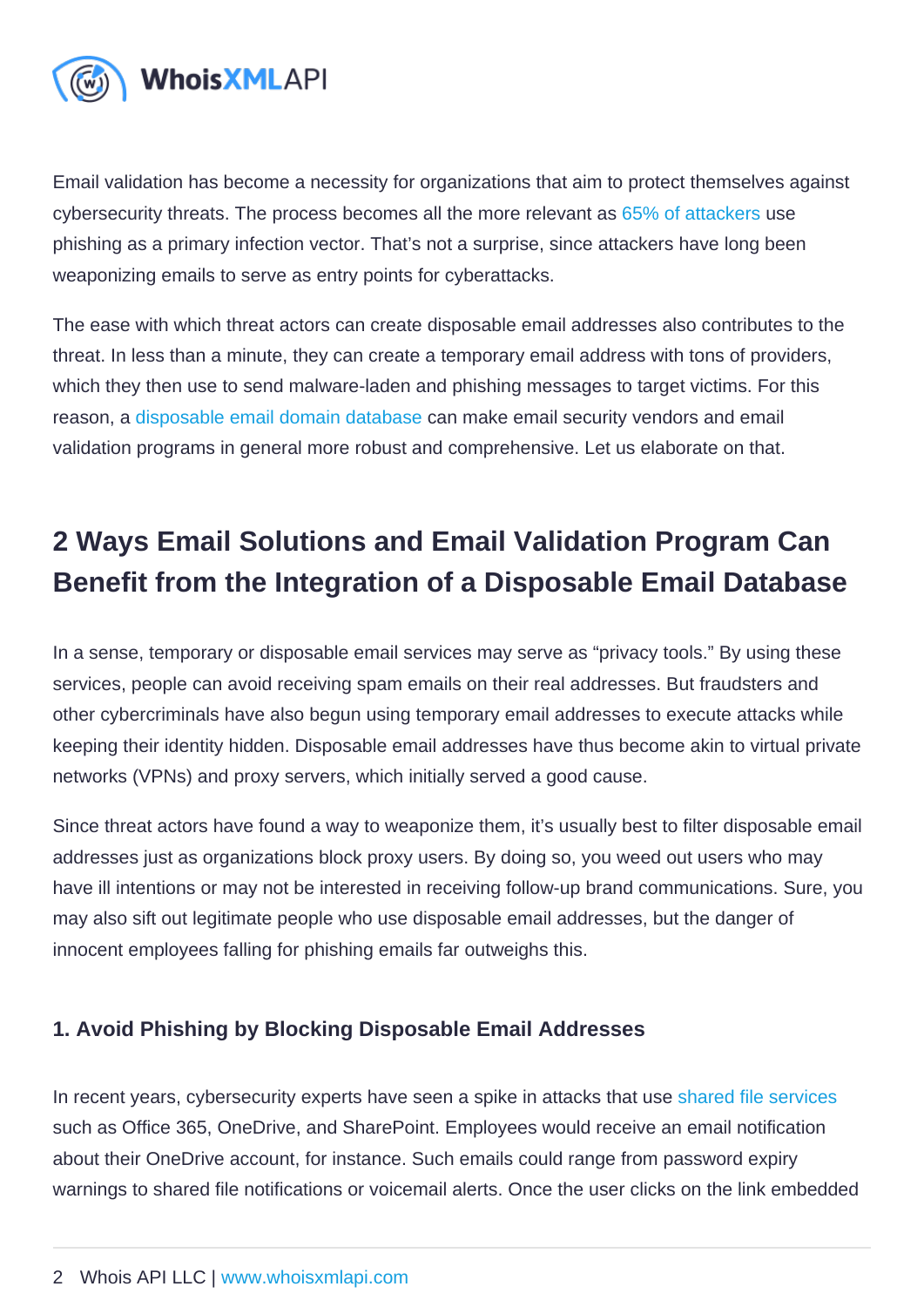in the email, the attackers can get hold of his/her login credentials. In some instances, users may download malware in the guise of an innocent-looking file, thereby infecting their network.

Threat actors typically use an email domain that closely resembles that of the shared files service provider. And this is consistent with what we found in our disposable email domain database. For instance, when we searched for the word "drive" (as in OneDrive) on the database, which contained more than 25,000 disposable email domains, we found 52 matching records.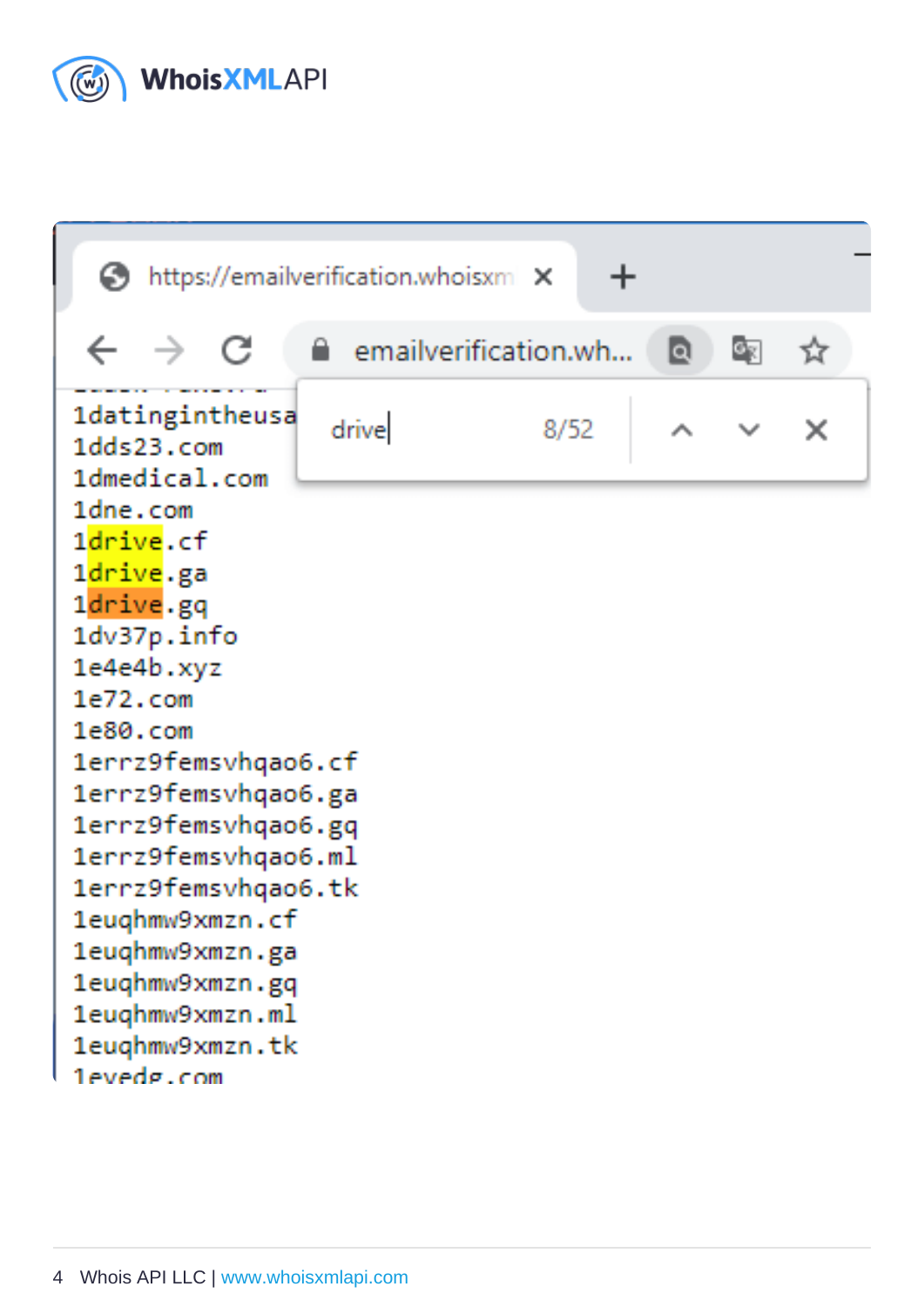Of the 52 domains, nine could be masquerading as a shared files service domain:

- Onedrive[.]cf
- Onedrive[.]ga
- Onedrive[.]gq
- 0nedrive[.]ml
- Onedrive[.]tk
- 1drive[.]cf
- 1drive[.]ga
- 1drive[.]gq
- onedrive[.]web[.]id
- g00gledrive[.]ga
- skydrive[.]tk
- xyz-drive[.]info

An email validation program that doesn't filter disposable email addresses may let all emails from these domains reach their intended recipients. That said, clients may end up receiving emails from 1drive[.]ga, a malicious domain, according to [VirusTotal.](https://www.virustotal.com/gui/url/fb2d1a2854c253e691d639f3271b3ca6ba15e4ea7f02a8186e8be6db62dad164/detection)

Of course, not all disposable email domains necessarily belong to bad actors, but not filtering them would also compromise clients and increase [phishing risks.](https://emailverification.whoisxmlapi.com/blog/email-verification-reduces-phishing)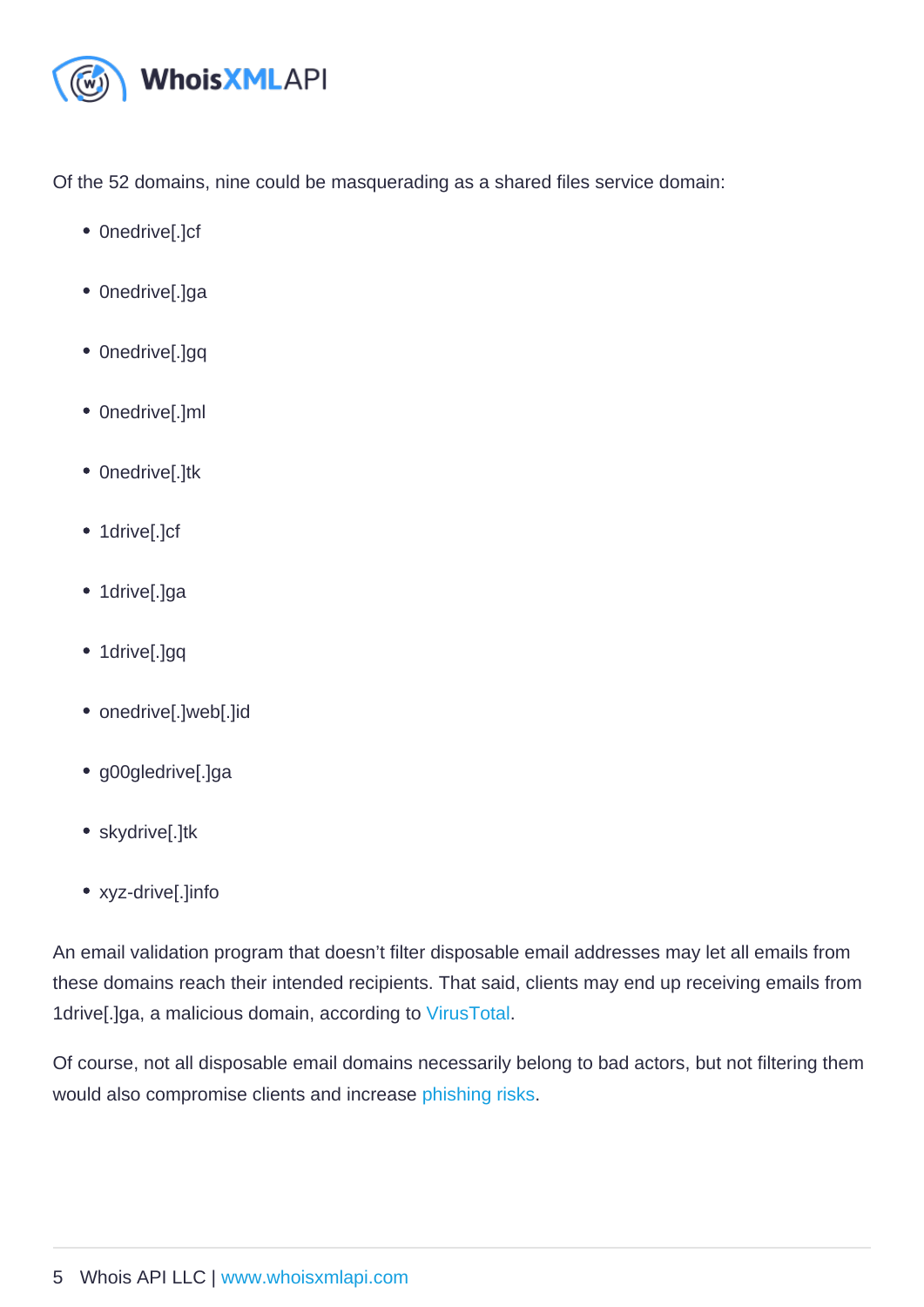#### 2. Avoid Spam Emails

Google revealed that it now [blocks 100 million](https://cloud.google.com/blog/products/g-suite/ridding-gmail-of-100-million-more-spam-messages-with-tensorflow) spam emails daily on Gmail by using artificial intelligence. Put into perspective, however, this may not be much considering that [107 billion](https://techjury.net/stats-about/how-many-emails-are-sent-per-day/) spam emails get sent every day.

A disposable email domain database can make email spam filters a lot more effective, as it immediately weeds out temporary email addresses mostly used by spammers.

Consider these spam messages with the subject line "Apple ID Locked." The email domains used are lslp6dpp-08448929[.]id and vqeadkdp-56899194[.]jp, which are already suspicious on their own.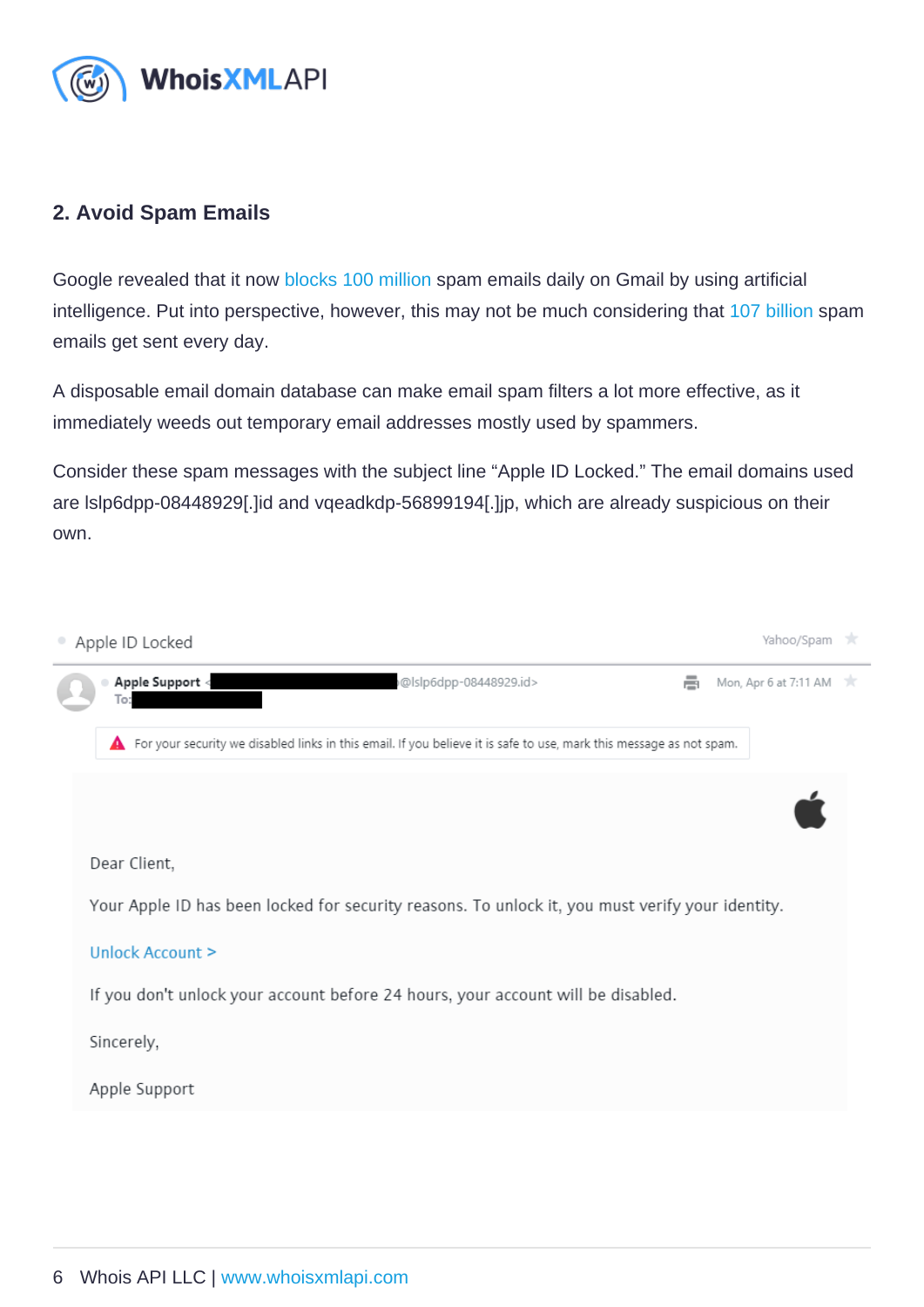Both email domains are a combination of randomly generated alphanumeric characters, possibly generated by a disposable email service. Our disposable email domain database available for download contains hundreds of similar email domains. Below are some examples of them: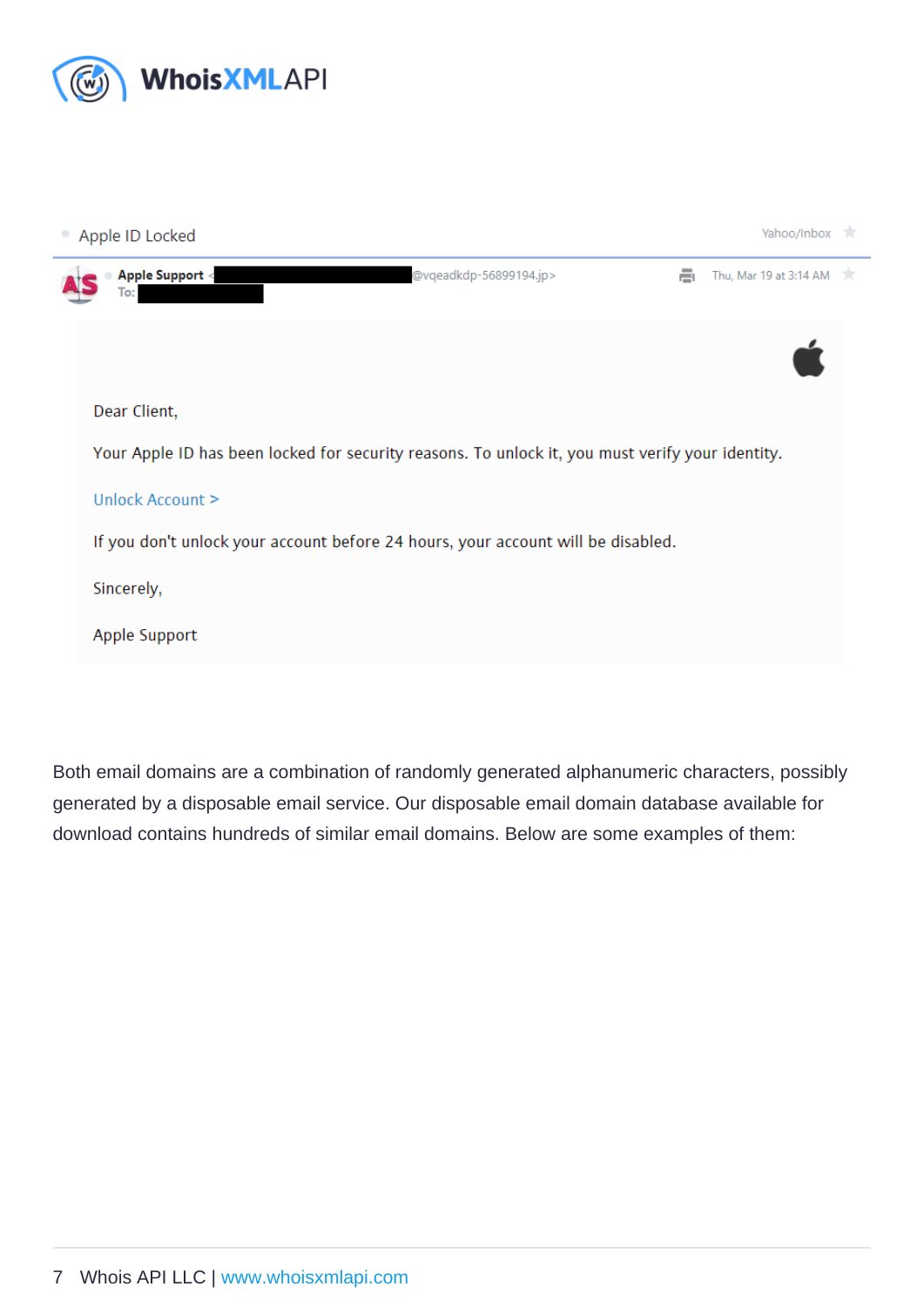Integrating a disposable email domain database into an email validation tool would, therefore, help weed out similar spam emails.

### How to Access the Disposable Email Domain Database

You can [request access to the disposable email domain database](https://emailverification.whoisxmlapi.com/disposable-email-domains) here. If you don't have an account yet, don't hesitate to [contact us.](https://main.whoisxmlapi.com/contact-us) Once logged in, you will see a complete list of databases,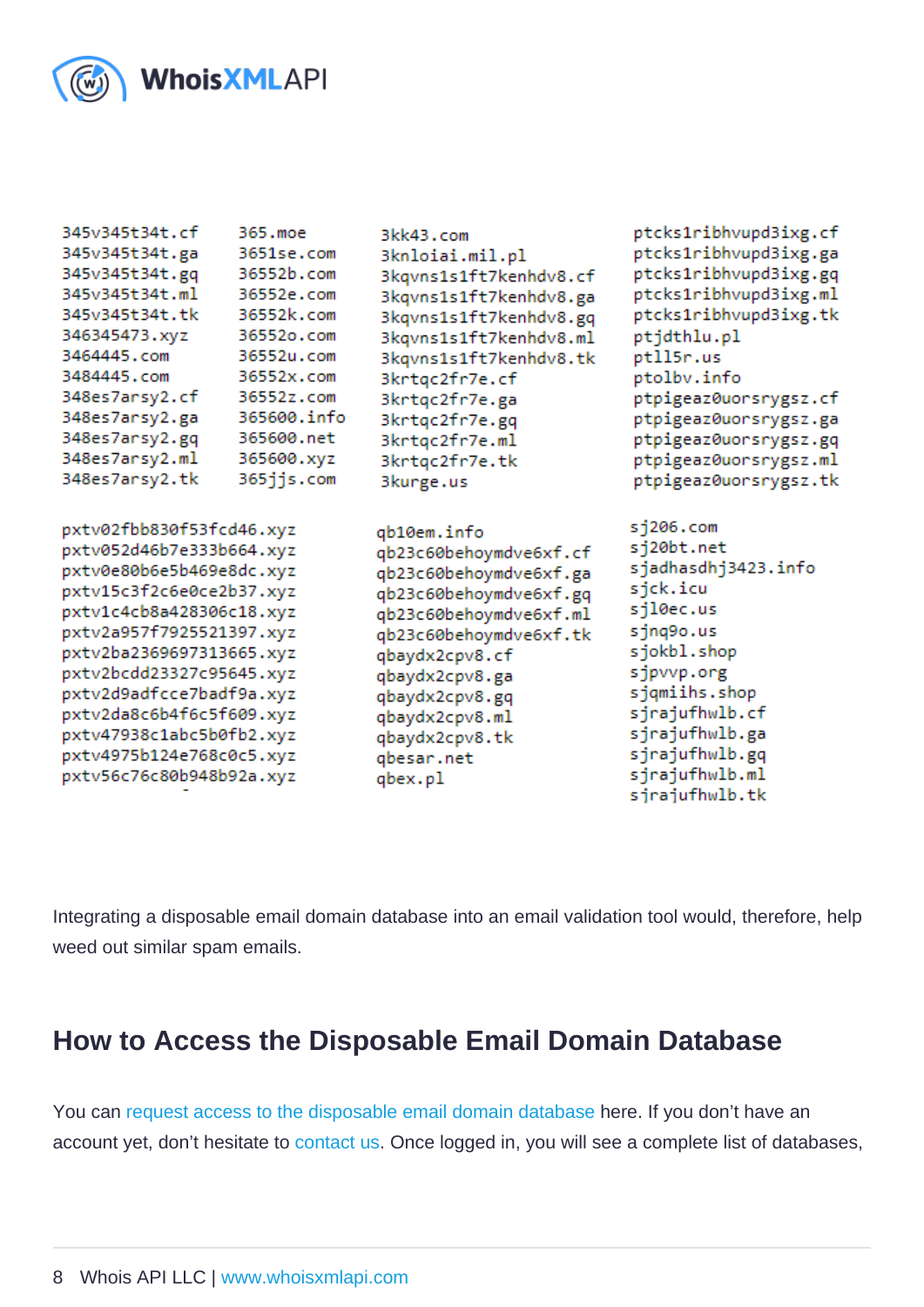arranged by date.

You can find the most recent database that contains all disposable email domains at the bottom of the index.

---